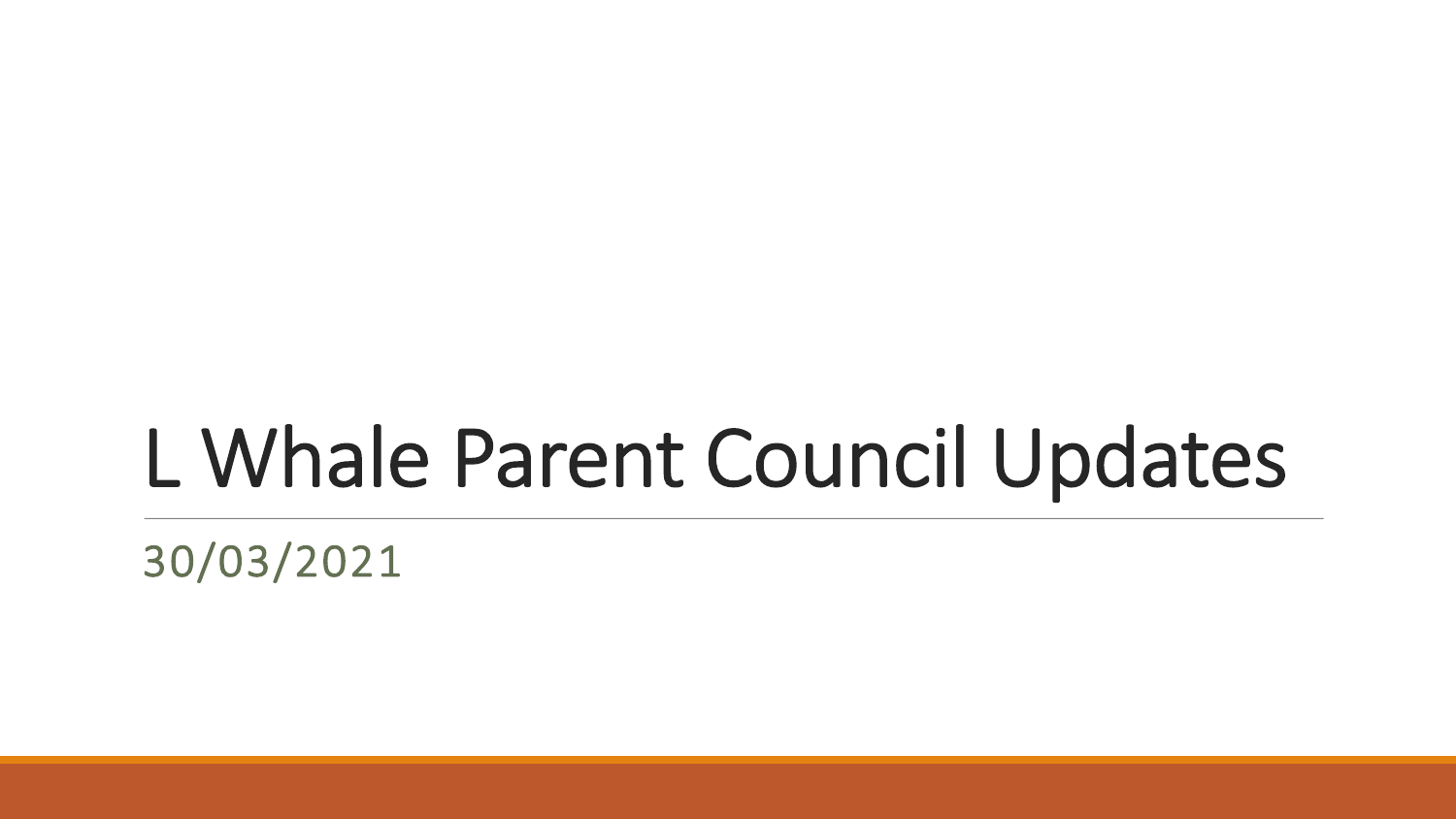#### P7 Transition

Parental Information Evening has taken place.

**Team Around The Cluster Meetings** have taken place throughout the  $year - 3$  so far and 1 more to go. Key information is shared here as well as our transition strategy.

ASL service involved and Enhanced Transition is being planned.

**Three Day Visit** will be virtual this year. L Whale is meeting with GPS and community partners this week to discuss.

Information sharing is taking place now and will be inputted into our ASN Database. We are using the new SEEMiS report and our own additional spreadsheet.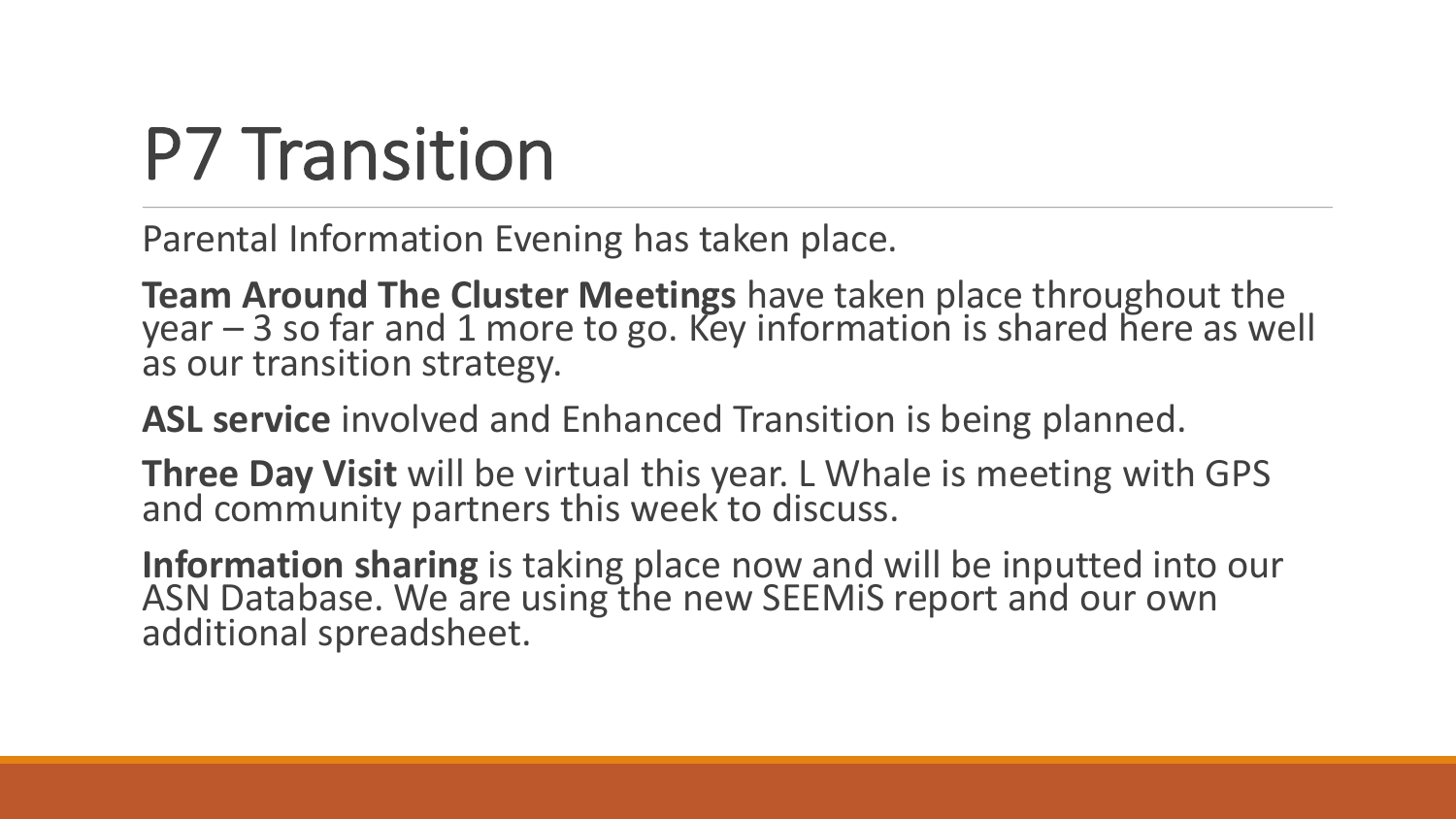# Engagement

Second round of tracking has taken place and we had some great improvements especially in our BGE.

We have identified the pupils who have not engaged well and shared the names with staff.

Key pupils in S4-6 are being targeted for meetings with the Pupil Support Team.

Key S3 pupils are being targeted for additional Literacy Intervention and catch up after the April holiday.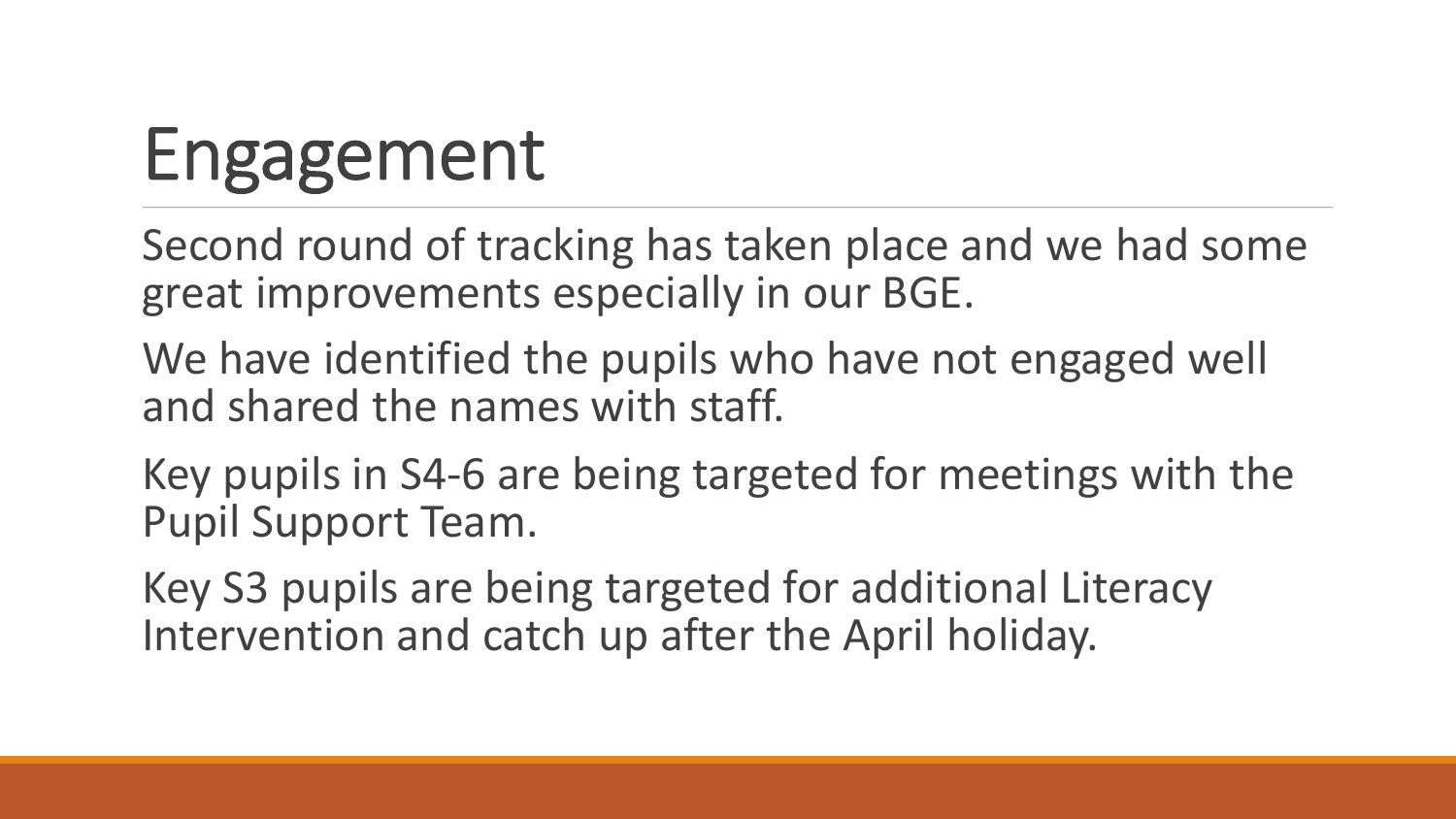# BGE Wellbeing Base

BGE Wellbeing Base has been set up and is now running.

Supporting 7 pupils at the moment but we are going to expand this as the year goes on.

Pupils are being supported with their social, emotional and behavioural needs – as well as been supported academically to achieve in school.

Some real successes so far and the pupils are really enjoying the support.